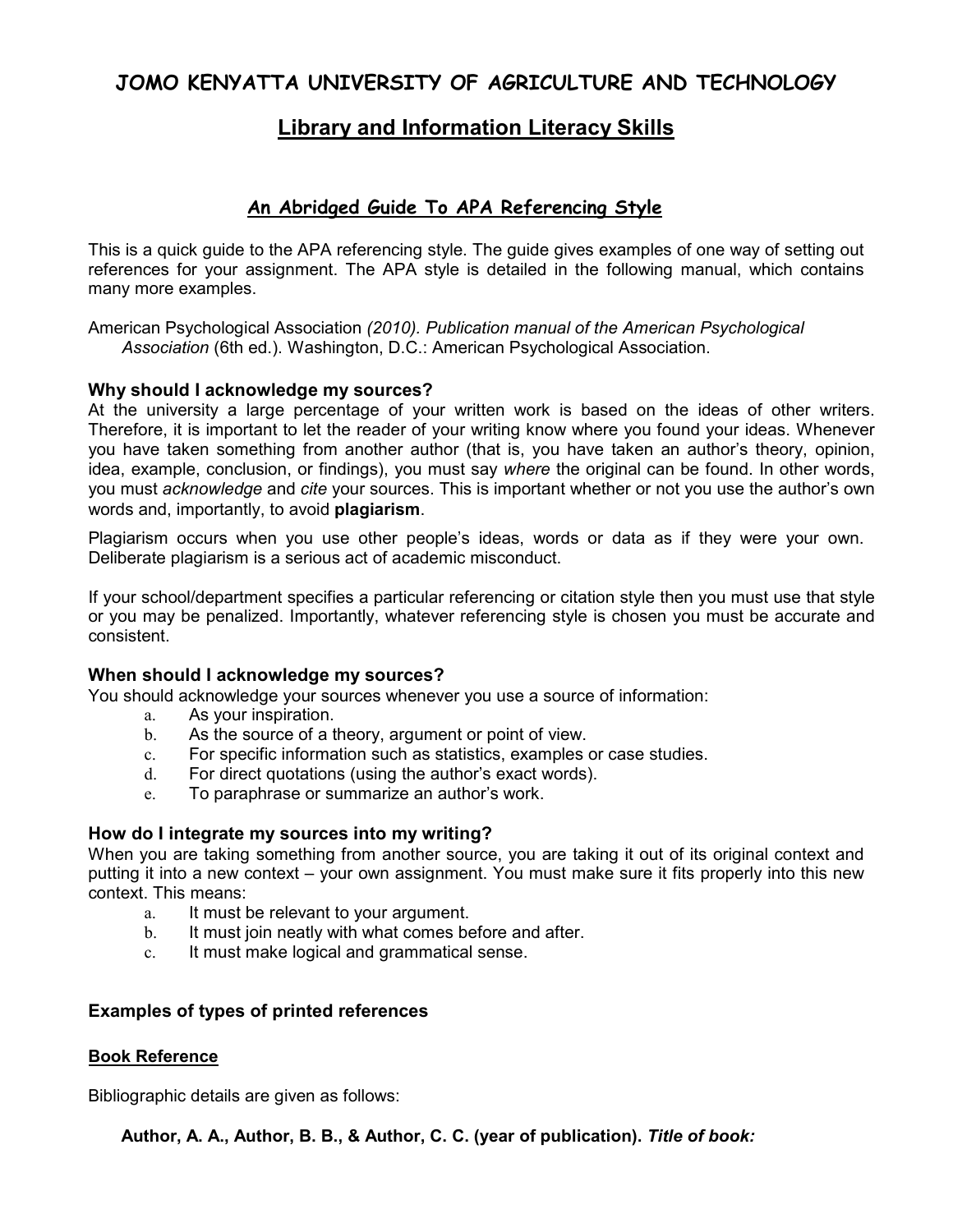*Subtitle.* **(Edition [if not first]). Place of publication: Publisher.**

## **Examples:**

#### **Book with single author**

Reynolds, H. (2000). *Black pioneers*. Ringwood, Vic.: Penguin.

## **Book with multiple authors**

#### **Two to six authors**

Gilbert, R., & Gilbert, P. (1998). *Masculinity goes to school*. St. Leonards, N.S.W.: Allen & Unwin.

## **More than six authors**

After the sixth author's name and initials, use **et al.** to indicate the remaining authors.

#### **Book with editor(s)**

Broinowski, A. (Ed.). (1990). *ASEAN into the 1990s*. London: Macmillan.

Nugent, S.L., Shore, C. (Eds.). (1997). *Anthropology and cultural studies*. London: Pluto Press.

## **Book, author not known**

*Longman dictionary of the English language*. (1984). Harlow, Essex: Longman.

## **Book with author and editor**

Valéry, P. (1957). *Oeuvres* (J. Hytier, Ed.). Paris: Gallimard.

#### **Book other than first edition**

Goudie, A. (2000). *The human impact on the natural environment*. (5th ed.). Oxford: Blackwell.

## **Book with more than one volume**

Corsini, R.J. (Ed.). (1994). *Encyclopedia of psychology* (4 vols). New York: J. Wiley & Sons.

Topliss, H. (1985). *Tom Roberts 1856 - 1931: A catalogue raisonné: Vol.2. Plates*. Melbourne: Oxford University Press.

#### **Book with corporate author**

Dames & Moore. (1995). *Environmental management plan: Townsville Field Training*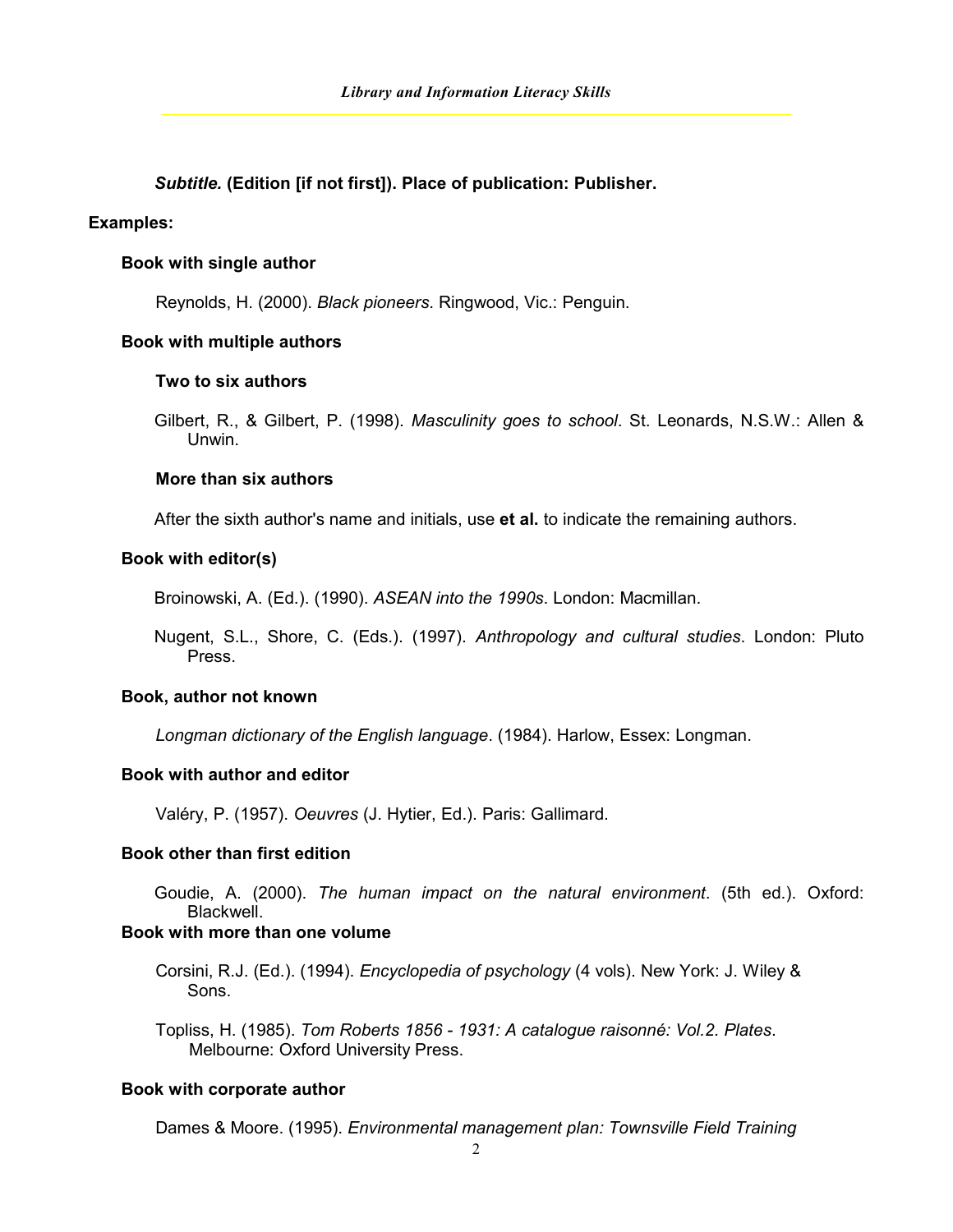*Area*. Brisbane: Author. **Chapter or Article in a Book**

## **Bibliographic details are given as follows**

Author's surname, initials. (year of publication). Title of chapter: Subtitle. In Editor/s (Ed/s.), *Title of book.* (pp.xx-yy). Place of publication: Publisher's name.

## **Examples**

Fontana, A., & Frey, J. (1994). Interviewing: The art of science. In N. Denzin & Y. Lincoln (Eds.), *Handbook of qualitative research*. (pp. 361-376). Thousand Oaks, CA: Sage.

Beck, W. (1994). Food processing. In D.Horton (Ed.), *The encyclopaedia of Aboriginal Australia: Vol. 1*. (pp. 380-382). Canberra: Aboriginal Studies Press.

## **Journal Article**

## **Bibliographic details are given as follows**

Author's surname, initials. (year of publication). Title of article. *Title of Journal, volume number* (issue number), page numbers.

## **Examples**

## **Journal article**

Rogers, G. (1999). Reflections on teaching remote and isolated children. *Education in Rural Australia, 9*(2), 65-68.

## **Newspaper article**

Lawlor, A. (2000, July 20). Phoenician 'find' makes textbooks ancient history. *The Courier Mail,* p. 3.

## **Conference Papers**

Gleeson, L. (1996). Inside looking out. In *Claiming a place: Proceedings from the Third National Conference of the Children's Book Council of Australia* (pp. 22-34). Port Melbourne: D.W. Thorpe.

Abbott, K., & Seymour, J. (1997, September 20). *Trapping the papaya fruit fly in north Queensland*. Paper presented at the Australian Entomological Society Conference, Melbourne.

## **Thesis**

Kariuki, Ngugi J. (1994). *The characteristics if industrial subcontracting arrangements between the small and large metal working enterprises: a case study of the Nairobi Industrial area*. Unpublished MSc. thesis, Jomo Kenyatta University of Agriculture and Technology,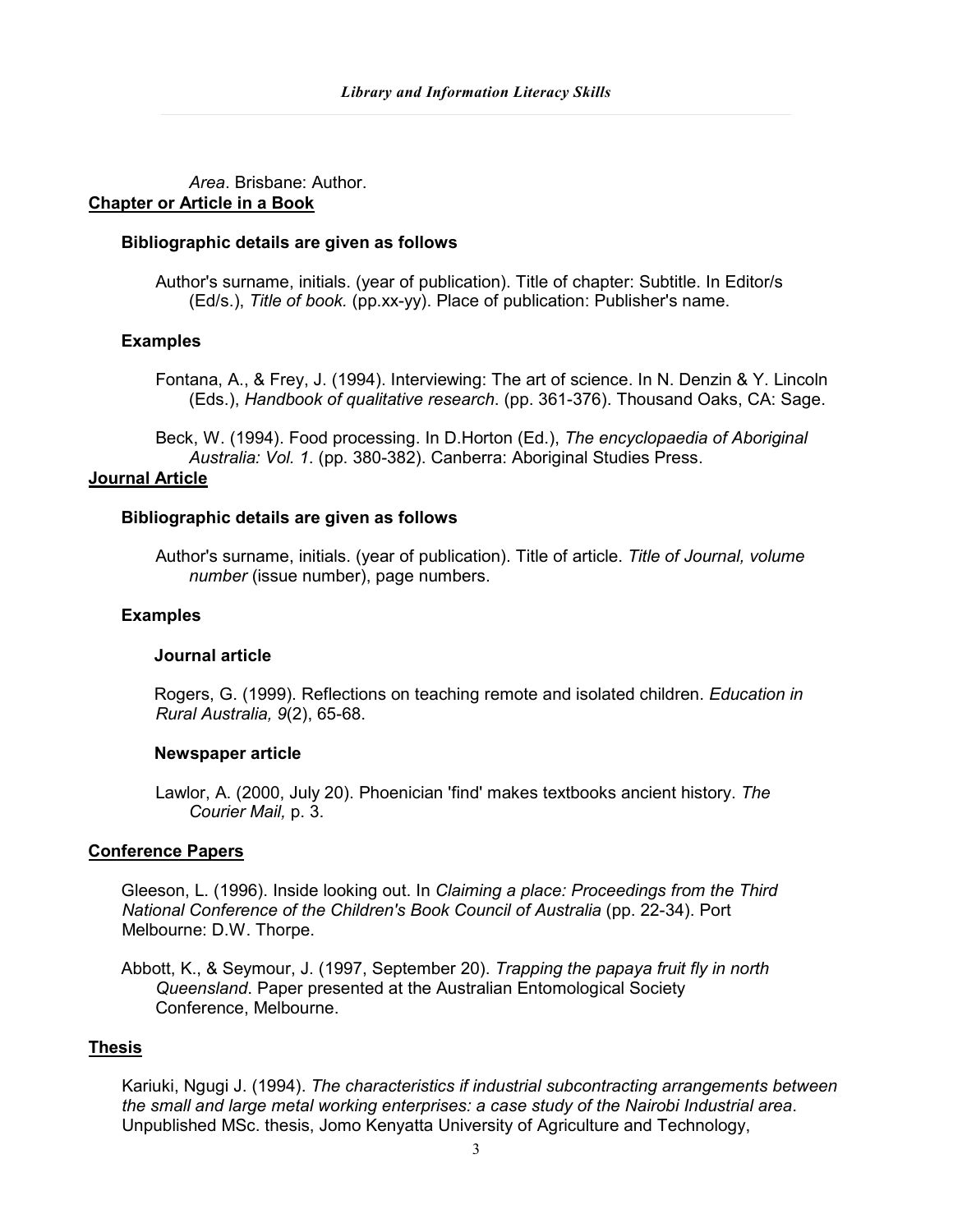Kenya.

## **Government Publication**

Kenya. Ministry of Public Health ans Sanitation (2004*). Towards a women's health policy: Social justice for women*. Nairobi: Government Printer.

Kenya National Bureau of Statistics. (2000). *Kenya household survey and poverty index*. Nairobi: Government Printer.

In-text citation:

First text citation: (Kenya National Bureau of Statistics [KNBS], 2000) Subsequent text citations: (KNBS, 2000)

## **Further Examples**

## **Two entries by same author, same date**

Allan, M. S. (1983a). Uses of video recording in an institution. In McGovern, J. (Ed.), *Video applications in English language teaching* (pp. 83-93). London: Pergamon.

Allan, M. S. (1983b). Viewing comprehension with video. *ELT Journal*, *37*(1), 23-27.

## **Work with multiple authors**

Follow the same rules for journals and other works as for Book with Multiple Authors.

## **Abstract**

Collins, J. (1993). Immigrant families in Australia. *Journal of Comparative Family Studies*, 24, 291-315. Abstract obtained from *Multicultural Education Abstracts*, 1995, 14, Abstract No. 95M/064.

## **Personal communication**

For example, letters, memos, email, interviews, telephone conversation. Because they don't provide recoverable data, personal communications are not included in the reference list. Cite in text only, e.g.

M. Jones (personal communication, April 4, 2002)

(R. Brown, personal communication, July 23, 2000)

## **Citing Electronic References**

Electronic sources include databases, online journals, Web sites or Web pages, newsgroups, email discussion groups.

## **E-Books**

## **ebrary: Online book previously published in print**

Dealey, C. (1999). *The care of wounds: A guide for nurses.* Oxford: Blackwell Science. Retrieved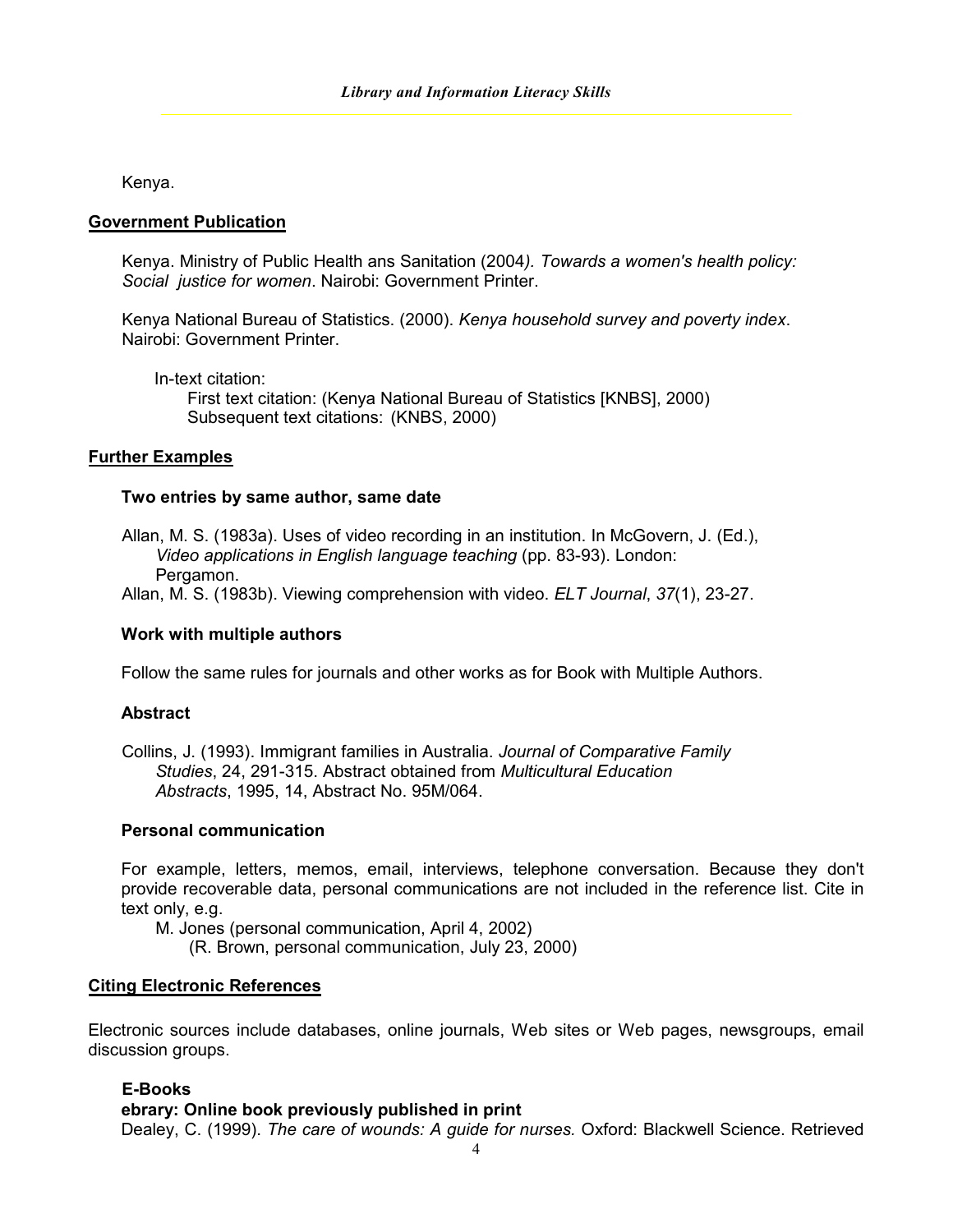August 24, 2007, from ebrary: http://www.ebrary.com

#### **Journal article retrieved from an aggregated database**

Dixon, M. R., & Hayes, L. J. (1999). A behavioral analysis of dreaming. *Psychological Record*, *49*, 605-612. Retrieved August 30, 2001, from Expanded Academic ASAP database.

In-text citation: Dixon and Hayes (1999) or (Dixon & Hayes, 1999)

#### **Internet article based on a print source**

Sherry, A. (2000). Building the bridge: Taking feminism into the twenty-first century [Electronic version]. *Australian Feminist Studies*, *15*, 221-226.

In-text citation: Sherry (2000) or (Sherry, 2000)

## **Article in an internet-only journal**

DeMarie, D. (2001, Spring). A trip to the zoo: Children's words and photographs*. Early Childhood Research and Practice*, *3*(1). Retrieved August 30, 2001, from http://ecrp.uiuc.edu/v3n1/demarie.html

In-text citation: DeMarie (2001) or (DeMarie, 2001)

## **Abstract**

Ludwig, D. N. (1996). Preschool children's cognitive styles and their social orientations. *Perceptual and Motor Skills*, *70*, 915-921. Abstract retrieved January 25, 1997, from PsycINFO database.

**Internet publication based on a print source** (for journal articles, see above)

Rothman, S., & McMillan, J. (2003). *Influences on achievement in literacy and numeracy*. [Electronic version]. Melbourne: Australian Council for Educational Research.

## **Web page**

*The Mariner 2002: Undergraduate student information*. (2002). Retrieved 3 April, 2002, from James Cook University Web site: http://www.jcu.edu.au/school/ns/Notices/General/Mariner/Contents.html

In-text citation: The Mariner 2002 (2002) or (The Mariner 2002, 2002)

## **Information from a website**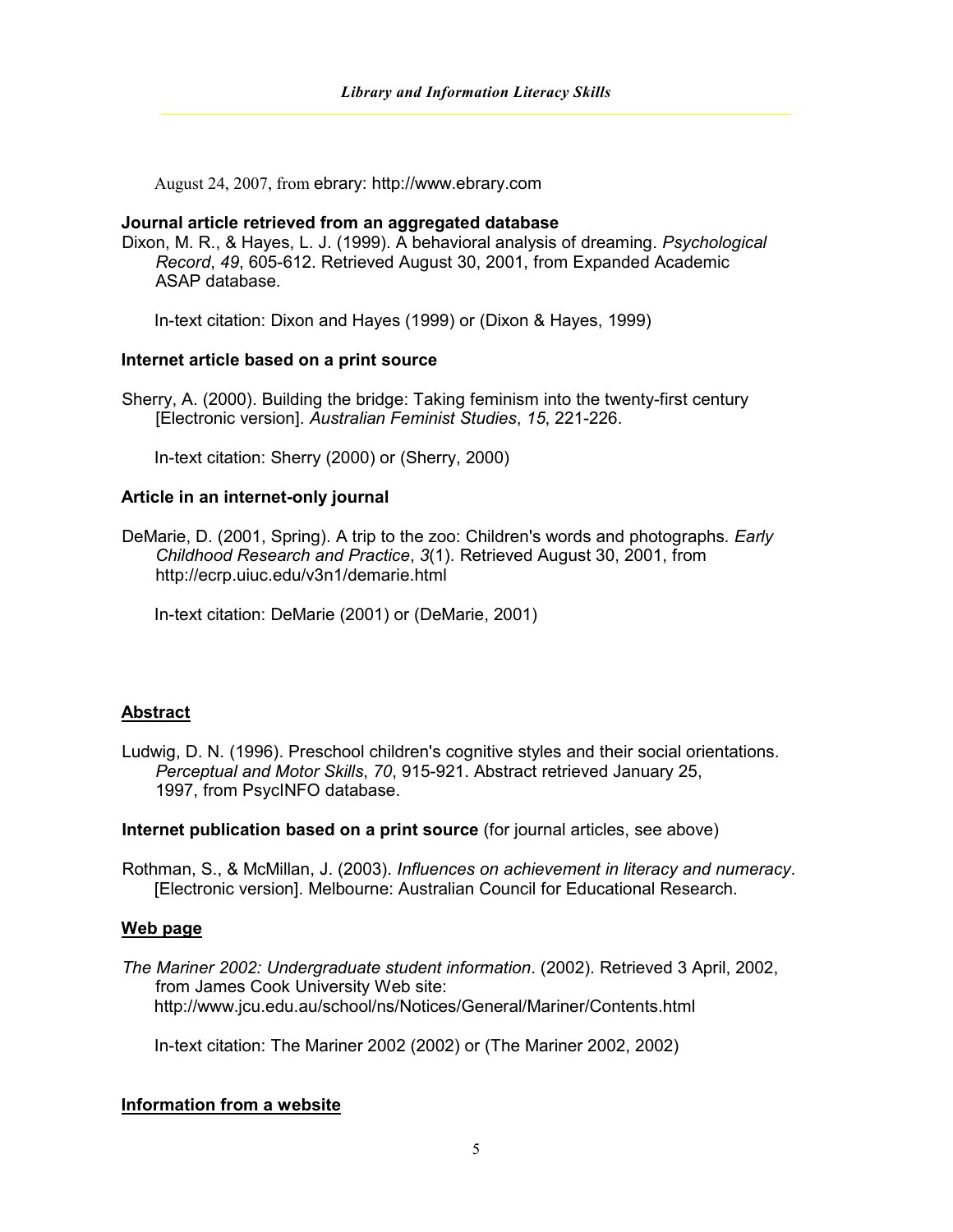Australian Bureau of Statistics. (2000). *1996 census of population and housing: Northern (Statistical Division) Queensland*. [Data file]. Retrieved July 17, 2004, from the Australian Bureau of Statistics site, http://www.abs.gov.au

#### **Conference paper online** / **ERIC document**

Schafer, M., & Moody, M. (2003, April 22). *Designing accountability assessments for teaching* . Paper presented at the Annual Meeting of the National Council on Measurement in Education, Chicago, IL. (ED476429). Retrieved May 3, 2005, from ERIC database.

#### **Lecture Notes**

Bond, T. (2004). *ED1401: Childhood and adolescence, week 12 notes.* [Word document]. Retrieved February 23, 2005, from http://learnjcu2004.jcu.edu.au

#### **Message posted to a group**

Smith, M. (2001, March 11). Northern and Italian renaissance [Msg 13]. Message posted to http://groups.google.com/groups/humanities.misc/message13

In-text citation: Smith (2001) or (Smith, 2001)

Emails sent from one individual to another are cited as a personal communication. Emails to groups may also be treated this way.

#### **Audiovisual References: Examples**

- York, F. A. (1990). *Children's songs of the Torres Strait Islands* [Cassette recording]. Bateman's Bay, N.S.W.: Owen Martin.
- Diamond, N. (1970). Cracklin' Rosie. On *Tap Root Manuscript* [Record]. Universal City, CA: MCA.

In text citation: Include side and band or track numbers.

- Loi, M-A. (1997). *Green tree frogs*. [Illustration]. Brisbane: Queensland Department of Environment.
- Scorsese, M. (Producer), & Lonergan, K. (Writer/Director). (2000). *You can count on me* [Motion picture]. United States: Paramount Pictures.

#### **Citing in the Text**

When you include information from another source in your essay, you need to acknowledge it in the text. You should include the author, year and sometimes the page number. The person reading your essay can then refer to the bibliography/reference list at the end, and see exactly where you found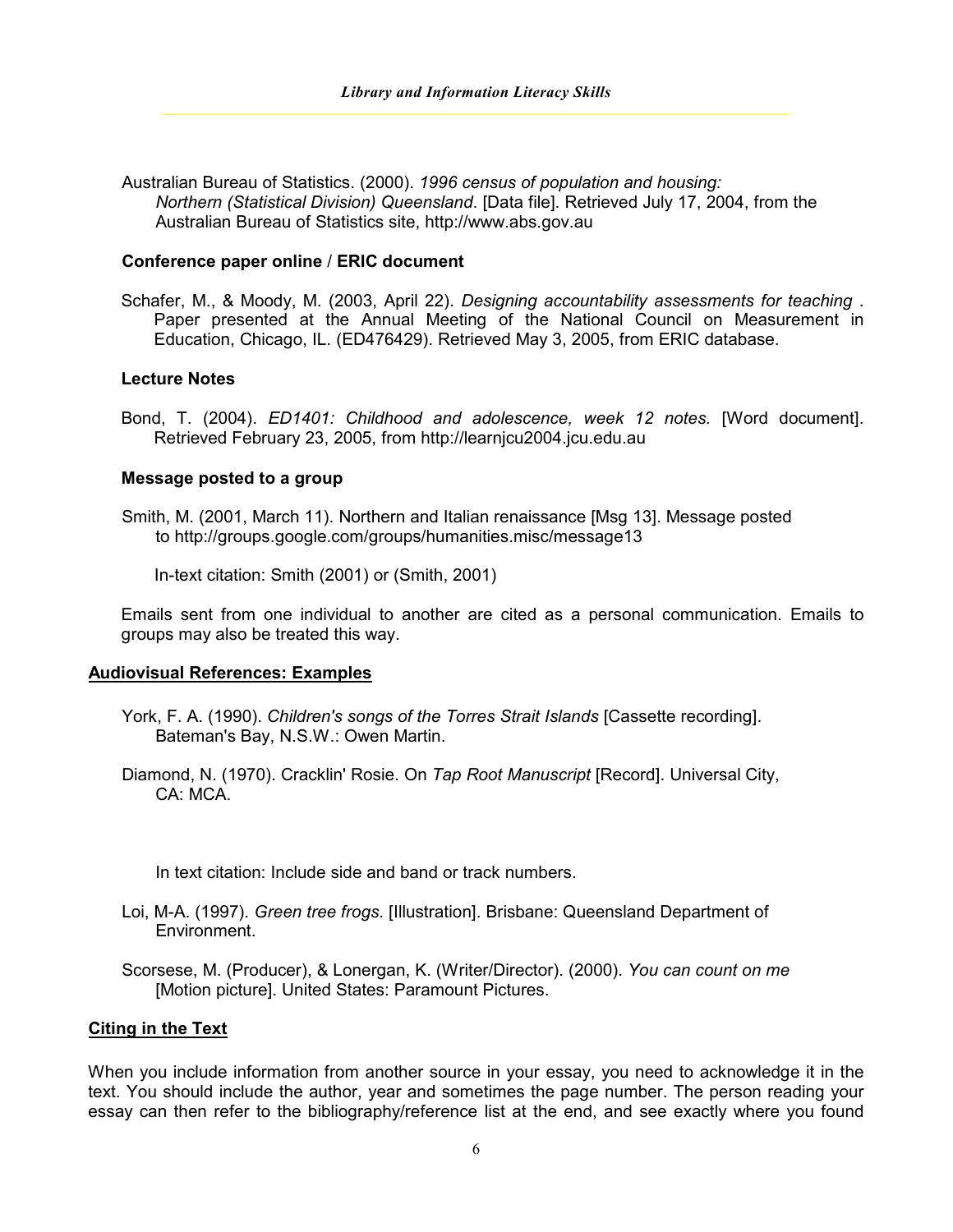your information.

## **Quoting directly from someone else**

When you borrow or quote someone else's words, the quote is usually placed in quotation marks, e.g.

This is reflected in the idea that "schools of thought, methodologies and research techniques reflect their social origins" (Hayes, 1995, p. 53).

## **Using a very long quote**

If it is a very long quote (more than 40 words), you can place it in a free-standing indented paragraph starting on a new line. In this case, you don't need to use quotation marks. Insert three full stops - ... - if any words are omitted.

Children are, and have been, economically important to adults/parents in several ways. For those with wealth and land, children, and boys in particular, are and have been crucial **...** as heirs. Inheritance, or course, has also been of central political importance; many of the wars that raged through medieval Europe focused on contested inheritance of lands and kingdoms. (Gittins, 1998, p. 59)

## **Source not quoted exactly as it was written**

Sometimes you might paraphrase or summarise another author's ideas to back up your own statements. Often you are not quoting them directly. Remember though, if you are using their ideas or data, you still must give them the credit. For example:

Schwarz (1999) questions the use of surveys as measurement devices.

It is argued by Njuguna (2000) that comparative research in several ecosystems will lead to an understanding of succession as an ecological process.

## **Quoting something that someone else has quoted**

Sometimes in your reading you might come across a quote in another author's article that would be suitable to use. In this case, the best idea is to try and find the original quote to examine the context in which it was written. If that isn't possible, there are special rules for 'quoting a quote'.

Wembley (1997, cited in Olsen, 1999, p. 156) argues that impending fuel shortages give added impetus to developing alternative energy sources.

Include the author and year of both texts, and the page of the citation you are quoting from. Use the words 'cited in' which means 'mentioned in'. In your reference list or bibliography you only include the text that you yourself have read, i.e. Olsen would be listed in the reference list from this example.